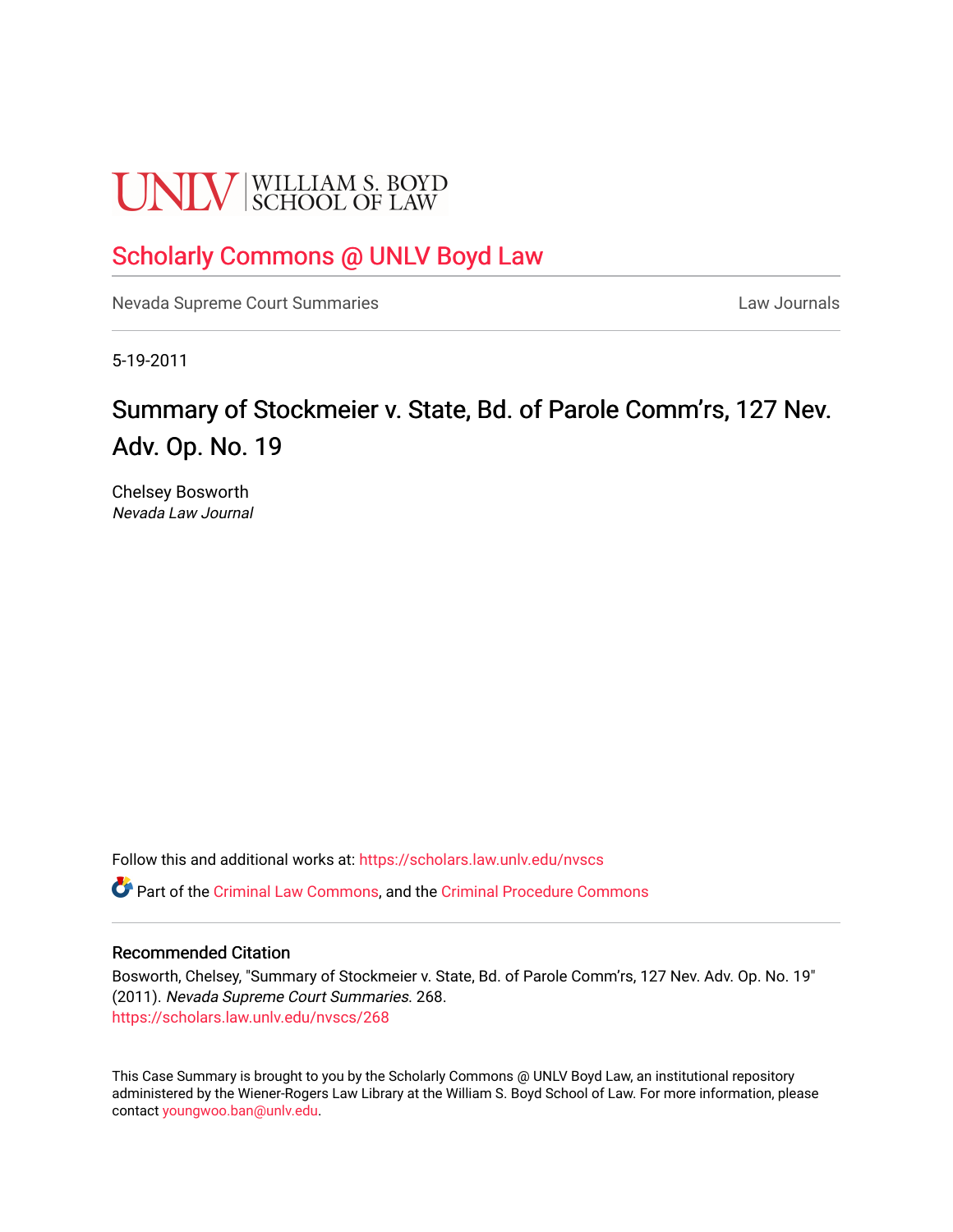*Stockmeier v. State, Bd. of Parole Comm'rs, 127 Nev. Adv. Op. No. 19 (May 19, 2011)*<sup>1</sup>

### CRIMINAL LAW AND PROCEDURE

#### **Summary**

A proper person appeal and counsel cross-appeal to have factual statements in a presentence investigation report (PSI) corrected after a prisoner's sentencing.

### **Disposition/Outcome**

District court's opinion affirmed in part and reversed in part because the Division of Parole and Probation of the Department of Public Safety ("Division") and the district court do not have authority to amend a PSI after a prisoner's sentencing.

## **Factual and Procedural History**

In 1990, Robert Leslie Stockmeier ("Stockmeier") pled guilty to two counts of sexually assaulting a nine-year-old boy. Although neither count alleged that Stockmeier threatened or used a weapon, the PSI included a statement from the victim that Stockmeier had threatened him with a weapon. During his sentencing hearing, Stockmeier objected to this statement, but the district court did not rule on the issue and Stockmeier did not appeal the weapon allegation.

In 2000, Stockmeier was denied parole and filed a district court action objecting to the weapon allegation contained in his PSI. The district court concluded that it did not have jurisdiction to amend the PSI and denied Stockmeier's petition. Stockmeier then requested that the Division amend his PSI. The Division denied his request. Between 2003 and 2006, Stockmeier successfully litigated an action against the Psychological Review Panel on claims unrelated to the PSI. In 2006, the Parole Board found for the first time that Stockmeier's offense involved a weapon and denied his parole based on the nature and severity of his crimes and public safety concerns.

Stockmeier filed the instant action in the district court alleging (1) a tort claim against the Division for its failure to amend his PSI, (2) a tort claim against the Parole Board for relying on the PSI, despite evidence that it contained inaccurate statements, and (3) a retaliation claim against the Parole Board for denying his parole in 2006 in response to his successful litigation against the Psychological Review Panel.

#### **Discussion**

 $\overline{a}$ 

Justice Hardesty wrote for the unanimous three-judge panel. The Court affirmed the district court's grant of summary judgment to the Division on Stockmeier's tort claim against the Division for its failure to amend his PSI. While the Division has a duty to prepare a PSI, once a defendant receives a sentence, the Division no longer has any statutory duties related to the PSI.

 $1$  By Chelsey Bosworth